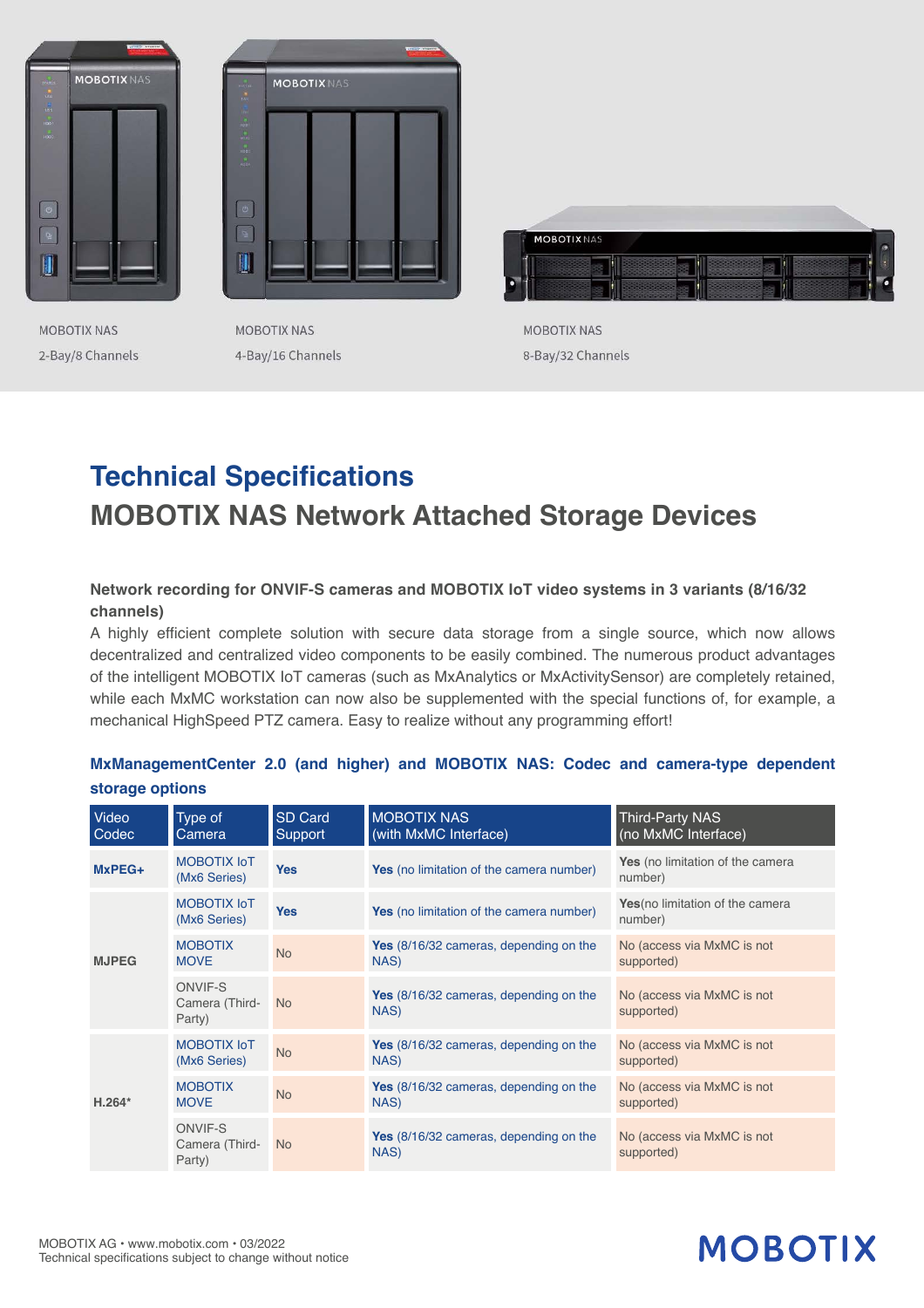| <b>MOBOTIX NAS - the most important technical details in comparison</b>                     |                                                                                                                                                                                                                                                                                                                                                                             |                                                                                                    |                                                                                   |  |
|---------------------------------------------------------------------------------------------|-----------------------------------------------------------------------------------------------------------------------------------------------------------------------------------------------------------------------------------------------------------------------------------------------------------------------------------------------------------------------------|----------------------------------------------------------------------------------------------------|-----------------------------------------------------------------------------------|--|
|                                                                                             |                                                                                                                                                                                                                                                                                                                                                                             |                                                                                                    |                                                                                   |  |
| Backside view                                                                               |                                                                                                                                                                                                                                                                                                                                                                             |                                                                                                    |                                                                                   |  |
| Type of NAS                                                                                 | Desktop, 2 bays                                                                                                                                                                                                                                                                                                                                                             | Desktop, 4 bays                                                                                    | 2U Rackmount, 8 bays                                                              |  |
| Designation                                                                                 | <b>MOBOTIX NAS</b><br>2-Bay/8 Channels                                                                                                                                                                                                                                                                                                                                      | <b>MOBOTIX NAS</b><br>4-Bay/16 Channels                                                            | <b>MOBOTIX NAS</b><br>8-Bay/32 Channels                                           |  |
| MOBOTIX order number                                                                        | Mx-S-NAS2A-8                                                                                                                                                                                                                                                                                                                                                                | Mx-S-NAS4A-16                                                                                      | Mx-S-NAS8A-32                                                                     |  |
| ONVIF-S channels: max.<br>number of storable ONVIF-S<br>cameras (H.264/MJPEG)               | 8<br>(MOBOTIX MOVE and/or 3rd<br>party cameras)                                                                                                                                                                                                                                                                                                                             | 16<br>(MOBOTIX MOVE and/or 3rd<br>party cameras)                                                   | 32<br>(MOBOTIX MOVE and/or 3rd<br>party cameras)                                  |  |
|                                                                                             | MOBOTIX recommends the following picture settings: 1280x1024, 60%, H.264, 20 fps                                                                                                                                                                                                                                                                                            |                                                                                                    |                                                                                   |  |
| MOBOTIX channels: max.<br>number of storable MOBOTIX<br>IoT cameras ( $MxPEG + /$<br>MJPEG) | No limit (the maximum number of cameras is limited only technically, such as bandwidth, resolution,<br>number and length of recorded clips, etc.)<br>MOBOTIX recommends the following picture settings: MEGA, 60%, 12 fps                                                                                                                                                   |                                                                                                    |                                                                                   |  |
| Integrated MOBOTIX software<br>to support MxMC 2.0                                          | Yes (client solution, enables camera-specific playback via function-reduced MxMC player, based on<br>ONVIF G standard with proprietary MOBOTIX feature enhancements)                                                                                                                                                                                                        |                                                                                                    |                                                                                   |  |
| Supported client systems                                                                    |                                                                                                                                                                                                                                                                                                                                                                             | Windows 7, Windows 8, Windows 10, Mac OS X 10.6 and later, Linux and UNIX                          |                                                                                   |  |
| <b>CPU</b>                                                                                  | Quad-core Intel® Celeron® 2.0GHz (Burst up to 2.42GHz)                                                                                                                                                                                                                                                                                                                      |                                                                                                    | AMD R-Series RX-421ND Quad<br>Core 2.1 GHz Prozessor, Turbo<br>Core ip to 3.4 GHz |  |
| R.A.M.                                                                                      | 8GB (2 x 4GB) DDR3L-RAM                                                                                                                                                                                                                                                                                                                                                     |                                                                                                    | 8GB (2 x 4GB) DDR4-2400-<br><b>RAM</b>                                            |  |
| Flash memory                                                                                | 512 MB                                                                                                                                                                                                                                                                                                                                                                      |                                                                                                    |                                                                                   |  |
| Supported hard drives                                                                       | 2 x 2.5" or 3.5" SATA 6Gb/s,<br>3Gb/s HDD oder SSD; hot<br>swappable trays                                                                                                                                                                                                                                                                                                  | 4 x 2.5" or 3.5" SATA 6Gb/s,<br>3Gb/s HDD or SSD; hot<br>swappable trays                           | 8 x 3.5"/2.5" SATA 6Gb/s HDDs/<br>SSDs; hot swappable trays                       |  |
| Freely selectable NAS hard<br>drives                                                        | Each MOBOTIX NAS model is always shipped without hard drives. The customer has the<br>opportunity to<br>choose from a wide range of possible alternatives and always use the products of the preferred<br>manufacturers and quality levels. Hard drives can not be ordered via MOBOTIX, but we will be<br>offering an<br>overview of compatible hard drives on our website. |                                                                                                    |                                                                                   |  |
| Gross storage (without<br>redundancy)                                                       | Max. 2x 12 TByte                                                                                                                                                                                                                                                                                                                                                            | Max. 4x 12 TByte                                                                                   | Max. 8x 12 TByte                                                                  |  |
| Net storage (with redundancy)                                                               | Max. 12 TByte<br>(Raid 1)                                                                                                                                                                                                                                                                                                                                                   | Max. 36 TByte<br>(Raid 5)                                                                          | Max. 84 TByte<br>(Raid 5)                                                         |  |
| RAID disk redundancy<br>RAID 0/1/, single, JBOD                                             |                                                                                                                                                                                                                                                                                                                                                                             | RAID 0,1, 5, 6, 10, 5 + spare,<br>single, JBOD                                                     | RAID 0/1/5/6/10/50/60, RAID<br>1/5/6/10/50/60 + spare, single,<br>JBOD            |  |
| File sharing                                                                                | 1500                                                                                                                                                                                                                                                                                                                                                                        | User: max. 4096 • User groups: max. 512 • Shared folders: max. 512 • Simultanous connections: max. |                                                                                   |  |
| Power supply (incl.)<br>1x 60 W, 100-240 V                                                  |                                                                                                                                                                                                                                                                                                                                                                             | 1x 90 W, 100-240 V                                                                                 | 2x 250 W, 100-240 V AC, 50/60<br>Hz                                               |  |
| <b>MTBF</b>                                                                                 | 117.556 h (depending on the used hard disks)                                                                                                                                                                                                                                                                                                                                |                                                                                                    |                                                                                   |  |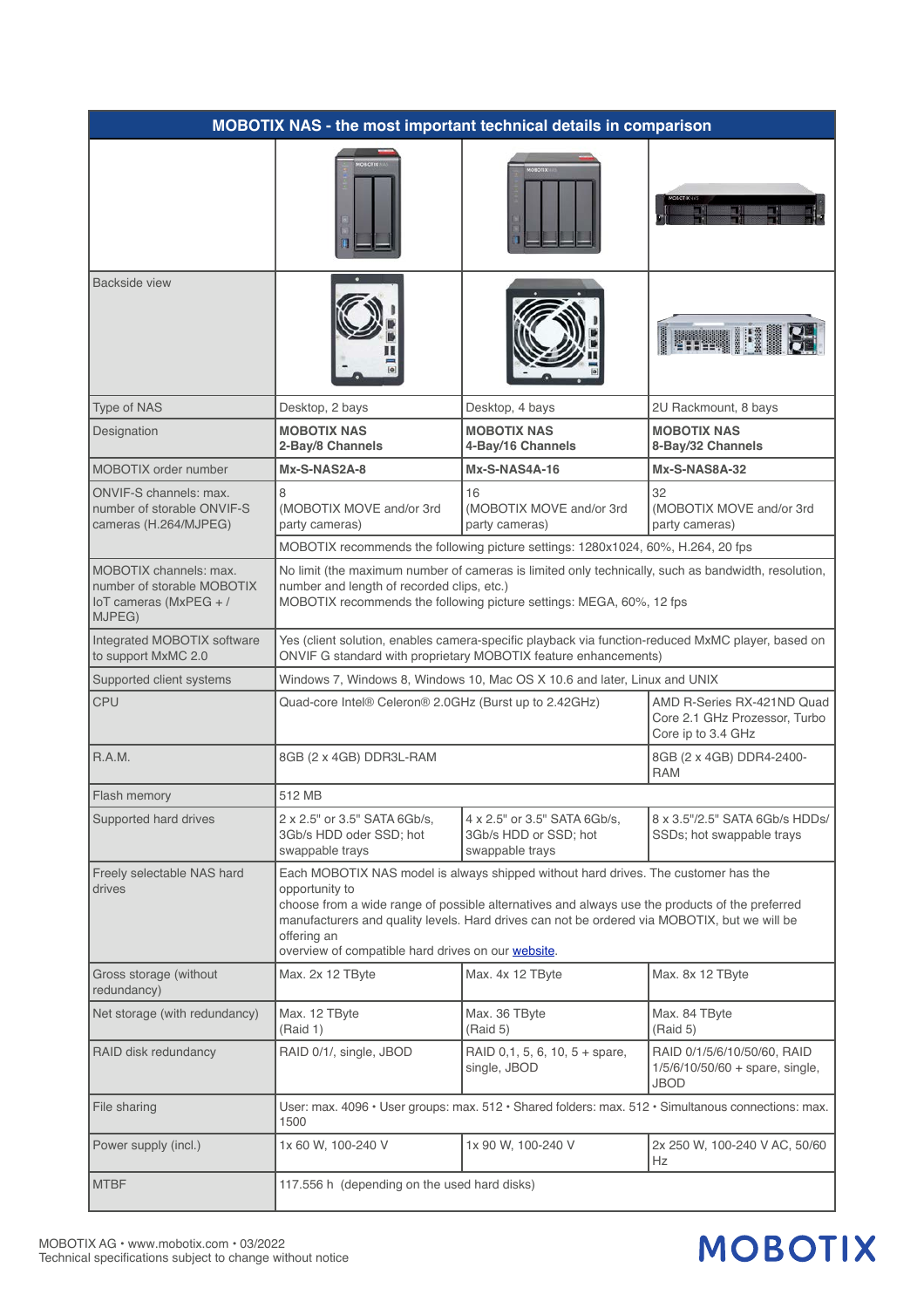| <b>MOBOTIX NAS - the most important technical details in comparison</b> |                                                                                                                                        |                                                                     |                                                                                                                                                                                                                                                                                                                                             |  |  |
|-------------------------------------------------------------------------|----------------------------------------------------------------------------------------------------------------------------------------|---------------------------------------------------------------------|---------------------------------------------------------------------------------------------------------------------------------------------------------------------------------------------------------------------------------------------------------------------------------------------------------------------------------------------|--|--|
|                                                                         |                                                                                                                                        |                                                                     |                                                                                                                                                                                                                                                                                                                                             |  |  |
| Power management                                                        | Wake on LAN • Stand by mode • Sleep mode • Time control • Automatic restart after restoration of<br>the power supply                   |                                                                     |                                                                                                                                                                                                                                                                                                                                             |  |  |
| Power consumption                                                       | Sleep mode: 0.57 W<br>HDD Stand by: 10.56 W<br>In use: typ. 18.09 W                                                                    | Sleep mode: 0.57 W<br>HDD Stand by: 15,78 W<br>In use: typ. 33.88 W | Sleep mode: 47 W<br>HDD Standby:67 W<br>In use: typ 120 W (Boot:<br>< 234 W                                                                                                                                                                                                                                                                 |  |  |
| Device connections and slots                                            | - 2x Gigabit RJ-45 Ethernet, Port trunking available<br>- 2x USB 3.0<br>- 2x USB 2.0<br>- 1x Power supply (IEC connector, 3 pole, C14) |                                                                     | - 4x Gigabit RJ-45 Ethernet,<br>Port Trunking available<br>- 2x 10GbE SFP+ port (via PCle<br>network card, included)<br>- 2x USB 3.0 and 4x USB 2.0<br>- 2x M.2 SSD slot 2280/2260<br>SATA 6Gb/s<br>- 1x PCle slot gen 3 (x4),<br>preinstalled with dual-port<br>10GbE SFP+ LAN card<br>- 2x S Power supply (IEC<br>connector, 3 pole, C14) |  |  |
| Power cable                                                             | Included (C13, 1.5 m length, EU plug), cable with US / UK / AU plug available on request                                               |                                                                     |                                                                                                                                                                                                                                                                                                                                             |  |  |
| Environmental conditions                                                | 0 to 40°C / 5~95% relative humidity                                                                                                    |                                                                     |                                                                                                                                                                                                                                                                                                                                             |  |  |
| Dimensions (H x W x D)                                                  | 168,5 x 102 x 225 mm<br>$(6.63 \times 4.02 \times 8.86$ inch)                                                                          | 169 x 160 x 219 mm<br>$(6.65 \times 6.3 \times 8.62$ inch)          | 89 x 482 x 534 mm<br>$(3.5 \times 18.98 \times 21.02$ inch)                                                                                                                                                                                                                                                                                 |  |  |
| Weight (without hard disks)                                             | 1.28 kg                                                                                                                                | 3 kg                                                                | 10.96 kg                                                                                                                                                                                                                                                                                                                                    |  |  |
| Supported protocols                                                     | CIFS/SMB, AFP (v3.3), NFS(v3), FTP, FTPS, SFTP, TFTP, HTTP(S), Telnet, SSH, iSCSI, SNMP,<br>SMTP, SMSC                                 |                                                                     |                                                                                                                                                                                                                                                                                                                                             |  |  |
| Certificates                                                            | CE, FCC, RCM                                                                                                                           |                                                                     |                                                                                                                                                                                                                                                                                                                                             |  |  |
| Warranty                                                                | 2 years                                                                                                                                |                                                                     |                                                                                                                                                                                                                                                                                                                                             |  |  |

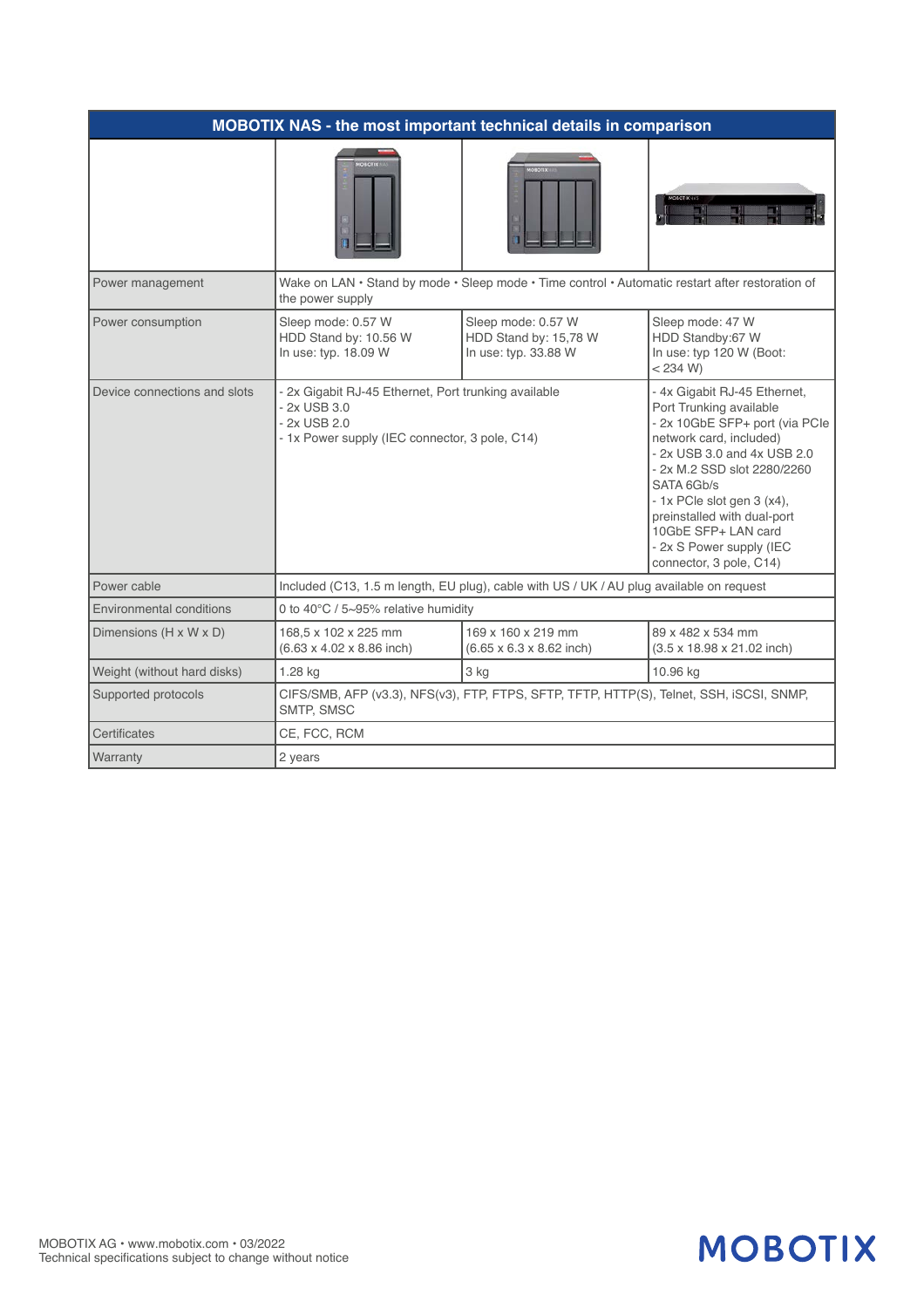

#### **Storage on MOBOTIX NAS with different camera types**

Basically, all three MOBOTIX NAS models come with factory-specific MxMC interface software that works in the background. This allows an user via MxManagementCenter as of version 2.0 to play and export the images of all integrated cameras (MOBOTIX IoT or MOBOTIX MOVE or third-party ONVIF-S cameras) stored on the MOBOTIX NAS without having to leave the MxMC application. Migration of an existing video system to MxMC management level is thus easily possible.

To **initialize** the NAS storage of an **ONVIF-S camera**, such as MOBOTIX MOVE or third-party cameras (Axis, Bosch, ...), the password-protected **recording firmware of the MOBOTIX NAS**, which can be called up via a browser, must be used. Depending on the NAS model, **8, 16 or 32 ONVIF video channels** are available, meaning that only a sufficient number of ONVIF-S cameras can store their data on this NAS. If more video channels are required, a corresponding number of additional NAS devices can be added to the network (no limitation on the number of MOBOTIX NAS devices in MxMC as of version 2.0). This is possible at any time without interrupting the network operation. For ease of use, not more than 200 cameras should be connected to a single MxMC workstation.



For the **decentralized** MOBOTIX IoT cameras, the **recording software** is included directly in the camera firmware. The desired recording destination (integrated SD card and / or NAS) can therefore be defined directly via MxMC as of version 2.0 via camera firmware or - now - as part of the advanced configuration function (Advanced Config). For storage on the MOBOTIX NAS, a

recording directory must be created via the NAS's own firmware. Now any number of MOBOTIX IoT cameras (with MxPEG+ or MJPEG video codec) can save their recordings there. There is no limitation to the video channels as with the ONVIF-S cameras – but the maximum number of cameras should be selected based on the available NAS storage capacity, the average amount of data and the desired retention time of the recordings.